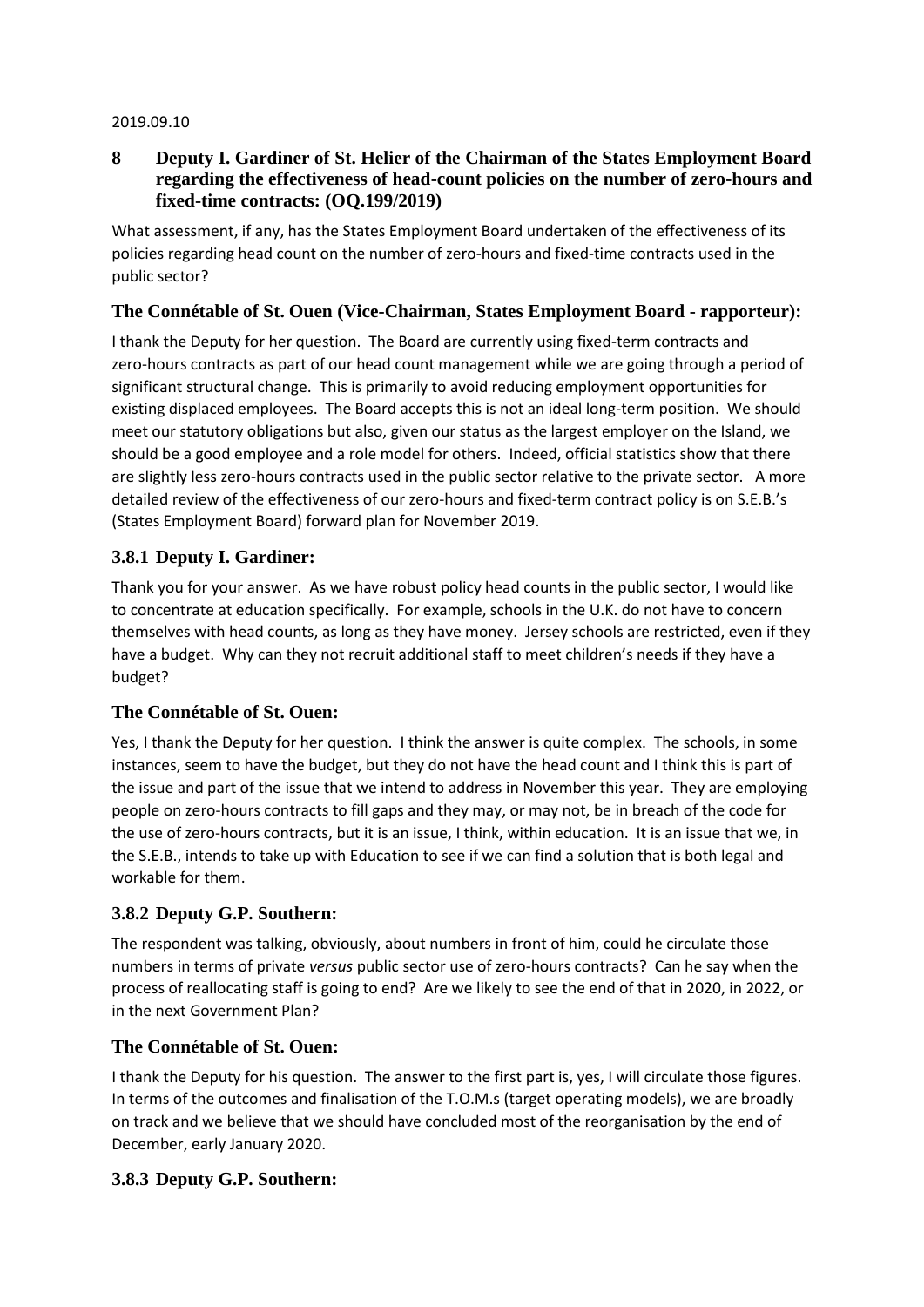We can expect to see a reduction in the number of zero-hours and short-term contracts around that time, the first quarter 2020, is that the case?

## **The Connétable of St. Ouen:**

Yes, broadly speaking, I would say the answer to that is yes, but we will have to review individual cases. There are currently 126 zero-hours contracts, which have been in place for longer than we would ideally like to see and those we will be concentrating on first. I think I should make the point that there are some people who are happy to work on zero-hours contracts, because it suits the way they work, but in the vast majority of cases that is probably not the case.

# **3.8.4 Deputy R.J. Ward:**

Just going back to the issue of fixed contracts and zero-hours contracts in Education and head count: can the Assistant Minister look into the issue that this is becoming an obstacle to people job sharing and, in particular, women who are returning to work after maternity leave, being able to go part time, or job share, with someone else? Many are having to move jobs because of that, which could be deemed, and I would deem it, as discriminatory.

# **The Connétable of St. Ouen:**

Yes, I thank the Deputy for his question. I share his concerns and it is something we will be looking into in November. The zero-hours and fixed-term contract review is just the start of that review. It is employment issues within not just Education but also other areas within our staff.

# **3.8.5 Deputy R.J. Ward:**

Can I just ask the Assistant Minister whether, therefore, you have seen that as an issue in the S.E.B. and that is something that is recognised in terms of, in particular, women returning to work after maternity leave?

## **The Connétable of St. Ouen:**

I hesitate to supply a direct answer to that question, but I can see how it could be a problem. I am generally concerned about the use of fixed-term contracts and zero-hours contracts and the issues that they cover up. This is why we are reviewing this, to find out whether there are big issues and we will be looking at those issues and trying to find a resolution.

# **3.8.6 Deputy L.M.C. Doublet:**

I just wanted to clarify, I think the Minister said he was going to look into this issue about specifically the head count. Can I just clarify: is that a firm commitment that the Minister will find a solution to remove the head count issue from schools?

# **The Connétable of St. Ouen:**

No, it is a firm commitment to look into it and discuss it with Education, because we are not exactly masters of our own destiny and I see the Assistant Minister for Education looking at me. It is an area that we will have to discuss with Education. It is a question of budget and head count that they have but we will be working with them to try and find a solution that works in terms of our overall head count policy but also works for Education.

## **3.8.7 Deputy C.S. Alves:**

In the numbers that the chairman has mentioned, does this take into account workers who are employed through recruitment agencies as well?